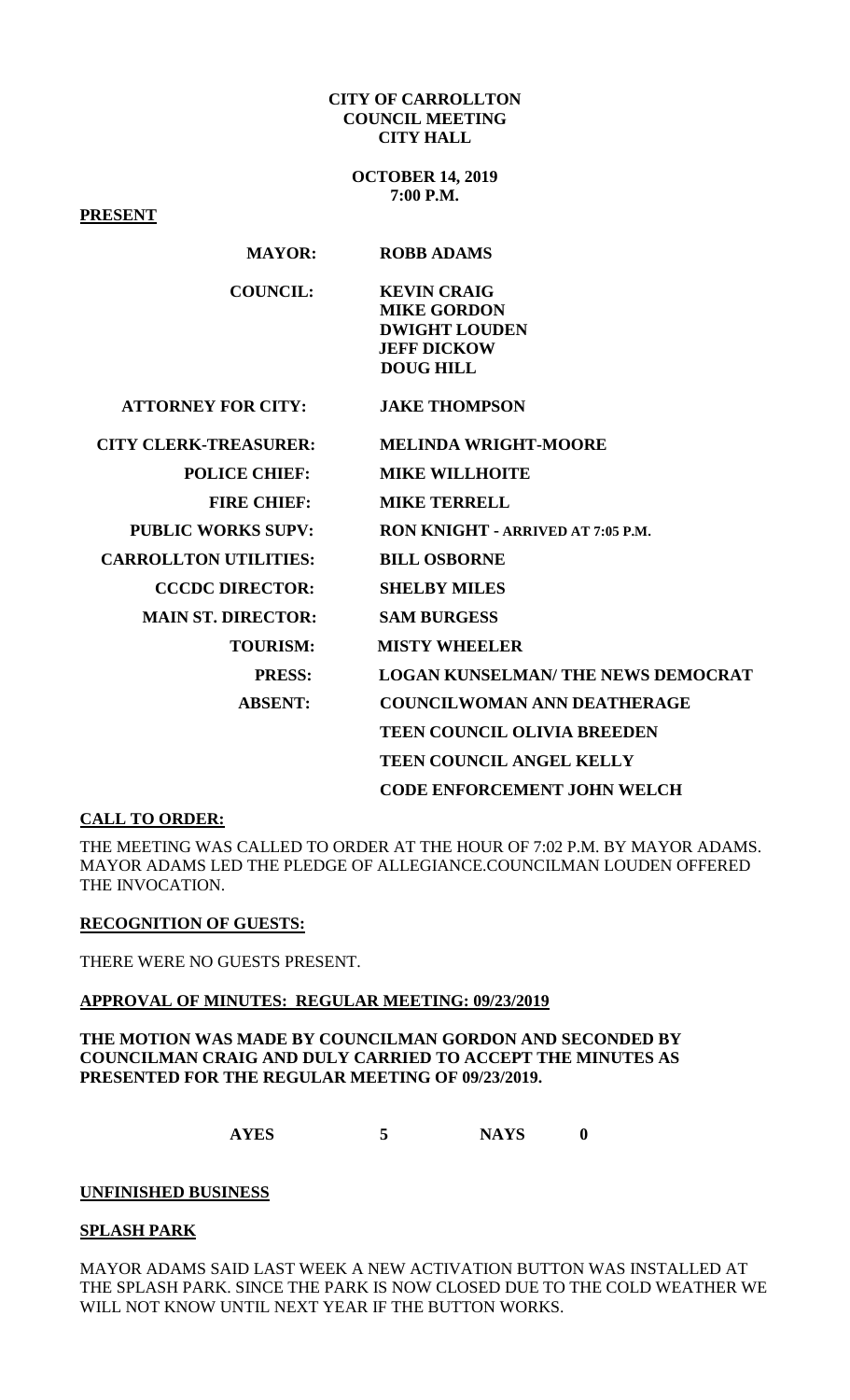# **STREET CLOSURES: TRUCK OR TREAT 10/31/19**

THE FAMILY WORSHIP CENTER ALONG WITH SEVERAL OTHER CHURCHES SUBMITTED A REQUEST FOR STREET CLOSURES FOR TRUCK OR TREAT THAT WIL BE HELD THURSDAY, OCTOBER 31<sup>st</sup> FROM 5:30 P.M. UNTIL 8:00 P.M.

**THE MOTION WAS MADE BY COUNCILMAN GORDON AND SECONDED BY COUNCILMAN CRAIG AND DULY CARRIED TO GRANT THE REQUEST TO CLOSE THE REQUESTED STREETS FOR TRUCK OR TREAT 10/31/19 FROM 5:30 P.M. UNTIL 8:00 P.M.**

**AYES 5 NAYS 0**

## **TRICK OR TREAT**

MAYOR ADAMS RECOMMENDED THAT TRICK OR TREAT SHOULD BE ON THURSDAY, OCTOBER 31st FROM 6:00 P.M. UNTIL 8:00 P.M.

**THE MOTION WAS MADE BY COUNCILMAN DICKOW AND SECONDED BY COUNCILMAN CRAIG AND DULY CARRIED TO HAVE TRICK OR TREAT ON 10/31/19 FROM 6:00 P.M. TO 8:00 P.M.** 

**AYES 5 NAYS 0**

## **ABATEMENTS**

MAYOR ADAMS REPORTED THE CODE ENFORCEMENT BOARD HAS THREE RECOMMENDATIONS FROM TODAY'S MEETING TO ABATE PROPERTIES WITHIN THE CITY.

PROPERTY AT 522 CLAY STREET WAS CITED FOR OVERGROWN GRASS AND WEEDS; PROPERTY AT 901 6<sup>th</sup> STREET WAS CITED FOR OVERGROWN GRASS AND SHRUBBERY; PROPERTY AT 507 MASON STREET WAS CITED FOR OVERGROWN GRASS, RUBBISH AND DEBRIS, AND AN INOPERABLE VEHICLE.

## **THE MOTION WAS MADE BY COUNCILMAN LOUDEN AND SECONDED BY COUNCILMAN GORDON AND DULY CARRIED TO ACCEPT THE CODE ENFORCEMENT BOARD'S RECOMMENDATIONS FOR ABATEMENT OF 522 CLAY STREET, 901 6th STREET, AND 507 MASON STREET.**

**AYES 5 NAYS 0**

# **DEPARTMENT REPORTS:**

**A. TEEN COUNCIL –** OLIVIA BREEDEN AND ANGEL KELLY WERE NOT PRESENT.

**B. PUBLIC WORKS** – RON KNIGHT, PUBLIC WORKS SUPERVISOR, SAID THE FOUR PARKING SIGNS FOR VETERANS HAVE BEEN DELIVERED. THERE WAS DISCUSSION ON WHERE TO INSTALL THE NEW SIGNS. IT WAS DECIDED ONE SIGN SHOULD BE INSTALLED AT CITY HALL, ONE AT THE CAMPGROUND NEAR THE BATHHOUSE, AND TWO AT THE AMERICAN LEGION.

**C. UTILITIES –** BILL OSBORNE, UTILITIES SUPERVISOR, SAID CREWS STARTED TWO WEEKS AGO INSTALLING A NEW SEWER LIFT STATION IN QUINN ACRES SUBDIVISION. THE CONTRACTOR STARTED WORKING ON THE LIFT STATION FOR THE ICE PROJECT ON J. LOUDEN ROAD THIS WEEK. CARROLLTON UTILITIES STARTED ADVERTISING FOR ENGINEERING SERVICES FOR THE LARGE GAS SYSTEM CAPACITY UPGRADE.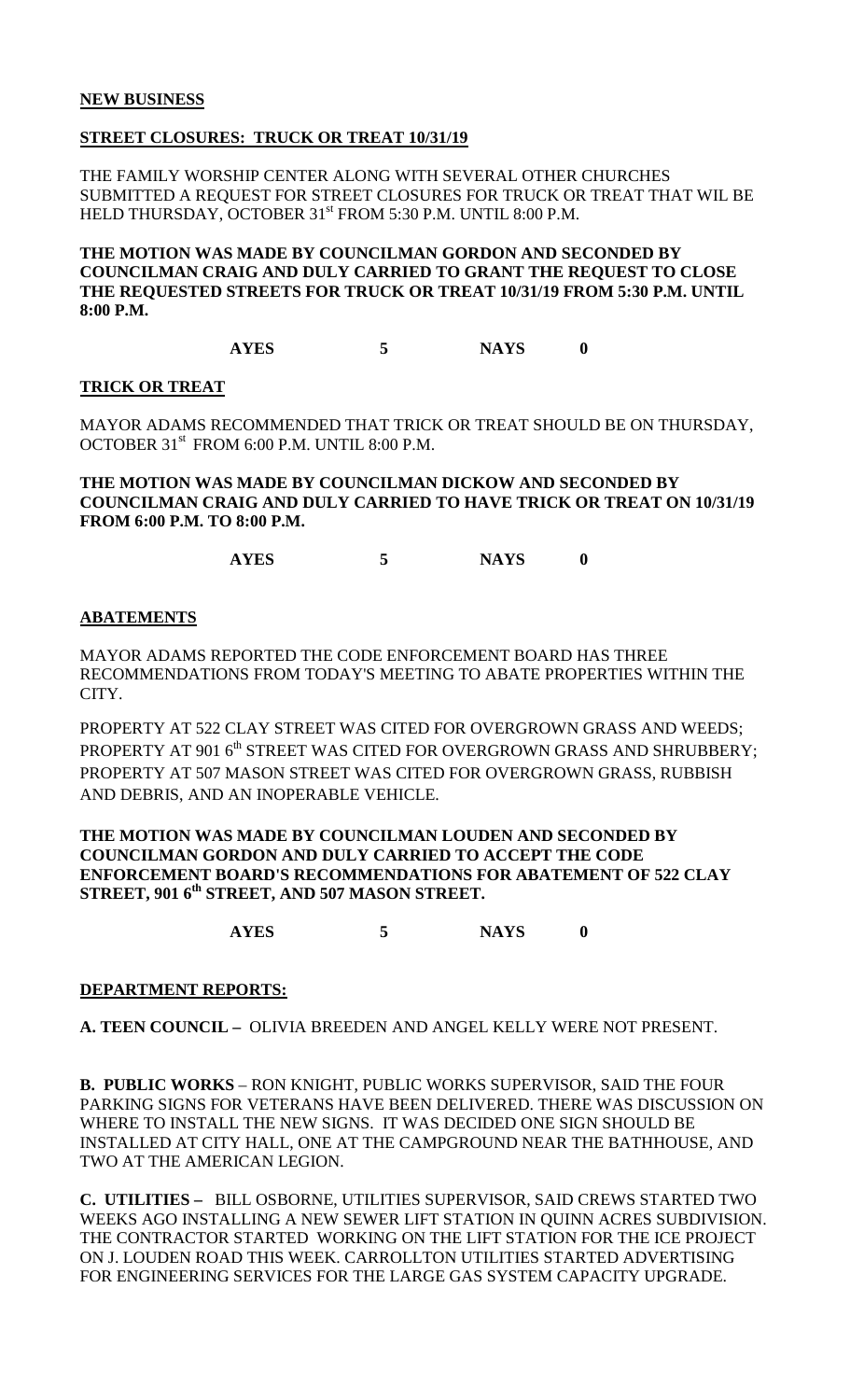**D. CCCDC –** SHELBY MILES, CCCDC DIRECTOR, SAID HE HAS BEEN SEARCHING FOR BOAT DOCK GRANTS. THE KENTUCKY DEPARTMENT OF FISH AND WILDLIFE OFFER BOAT DOCK GRANTS BUT UNFORTUNATELY IS ONLY FOR LAKEFRONTS. THE DEPARTMENT FOR LOCAL GOVERNMENT HAS A BOAT DOCK GRANT THAT OPENS IN JANUARY UP TO \$250,000 WITH A 50% MATCH. MAYOR ADAMS SAID ONCE HE GETS THE QUOTE BACK ON THE BOAT DOCK COUNCIL COULD MAKE A DECISION.

**E. TOURISM –** MISTY WHEELER, TOURISM DIRECTOR, SAID BANDS & BBQ WAS A SUCCESS WITH 28 KCBS TEAMS, 13 BACKYARD TEAMS, 49 CRAFT VENDORS, AND 11 FOOD VENDORS. THE BASS TOURNAMENT WAS ON SEPTEMBER  $27<sup>th</sup>$  AND  $28<sup>th</sup>$  AND  $29$ TEAMS REGISTERED. THE NORTHERN KENTUCKY RIVER REGION MADE THE PROMOTIONAL VIDEO WHICH INCLUDED POINT PARK, TWO RIVERS CAMPGROUND AND GENERAL BUTLER STATE PARK.

**F. POLICE DEPARTMENT –** MIKE WILLHOITE, POLICE CHIEF, SAID DANIEL ROSE WILL BE RETURNING BACK TO WORK ON WEDNESDAY. THE POLICE DEPARTMENT WILL BE HAVING FIREARM TRAINING ON WEDNESDAY AND THURSDAY. THE POLICE DEPARTMENT HAS PUT TOGETHER A LIST OF SURPLUS ITEMS FOR COUNCIL TO LOOK OVER.

**G. FIRE DEPARTMENT –** MIKE TERRELL, FIRE CHIEF, SAID THE RUNS FOR THE MONTH OF SEPTEMBER WERE DOWN AND ARE AT 100 RUNS FOR THE YEAR. THE FIRE DEPARTMENT HAS SEVERAL TRAINING SESSIONS SCHEDULED THIS MONTH.

**H. CODE ENFORCEMENT –** JOHN WELCH WAS NOT PRESENT.

**I. CLERK –TREASURER –** NOTHING TO REPORT.

**J. MAIN STREET –** SAM BURGESS SAID AFTER NOVEMBER 11<sup>th</sup> THE MILITARY BANNERS COME DOWN. ANY BANNER THAT IS 3 YEARS OLD NEEDS TO BE RETURNED TO THE BUYER. THE THIRD QUARTER NUMBERS FOR INVESTING DOWNTOWN CAME IN AT HALF MILLION DOLLARS. DURING THE QUARTER TWO BUSINESSES CLOSED AND ONE BUSINESS OPEN-BUDDY'S GUNS. SWEET AND SAVORY BLESSINGS SOFT OPENING IS NOVEMBER 14<sup>th</sup>. SATURDAY, NOVEMBER 23<sup>rd</sup> IS CUSTOMER APPRECIATION DAY AND SMALL BUSINESS SATURDAY IS ON NOVEMBER 30<sup>th</sup>. THE CHRISTMAS CAROL IS ON SATURDAY, DECEMBER  $7<sup>th</sup>$ .

**K. ATTORNEY -** JAKE THOMPSON HAD NOTHING TO REPORT.

# **MAYOR'S REPORTS**

MAYOR ADAMS SAID THERE WILL BE A SPECIAL COUNCIL MEETING TOMORROW AT 2:00 P.M. BOBBY MONROE WITH DATAMAX CORPORATION WILL BE HERE TO GIVE A PRESENTATION ON HOW TO IDENTIFY BUSINESSES CURRENTLY NOT PAYING BUSINESS LICENSE WITHIN YOUR CITY.

# **EXECUTIVE SESSION: PER KRS 61.810(C):PROPERTY ACQUISITION/DISPOSITION/LITIGATION**

**THE MOTION WAS MADE BY COUNCILMAN LOUDEN AND SECONDED BY COUNCILMAN GORDON AND DULY CARRIED TO GO INTO EXECUTIVE SESSION TO DISCUSS PROPOSED OR PENDING LITIGATION DUE TO AND IN ORDER TO PROTECT ATTORNEY-CLIENT PRIVILEGE; AND PURSUANT TO KRS 61.810(1)(F), TO GO INTO EXECUTIVE SESSION FOR DISCUSSIONS WHICH MIGHT LEAD TO THE APPOINTMENT, DISCIPLINE, OR DISMISSAL OF AN INDIVIDUAL CITY EMPLOYEE, AND/OR BOARD MEMBER, AND/OR COMMISSION MEMBER AT THE HOUR OF 8:10 P.M.**

**AYES 5 NAYS 0**

**MIKE WILLHOITE WAS CALLED IN TO THE EXECUTIVE SESSION AT 8:10 P.M.**

# **THE MOTION WAS MADE BY COUNCILMAN LOUDEN AND SECONDED BY**